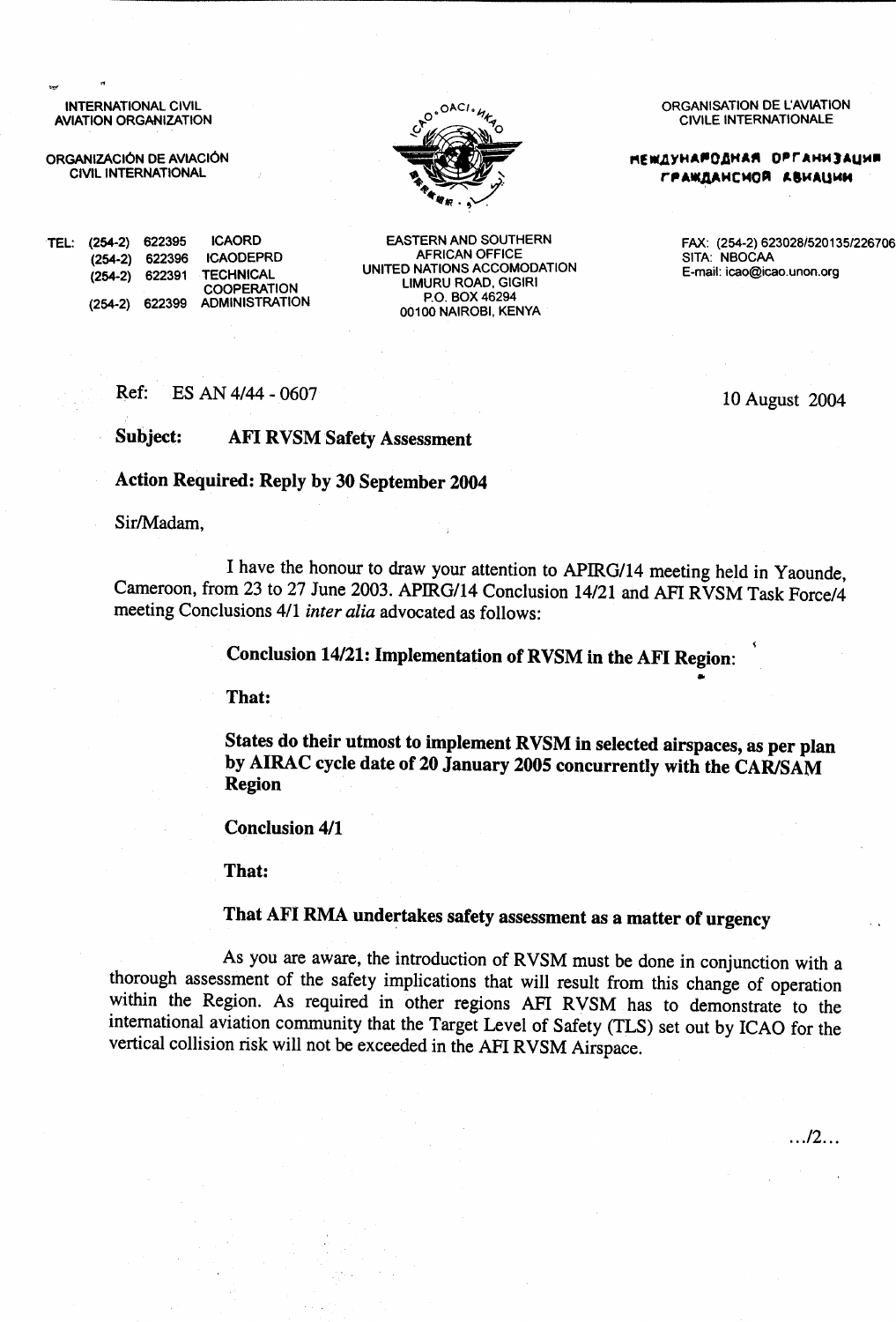An AFI RVSM Pre-Implementation Safety Case is therefore required to provide the assurance that the objectives stated in the AFI RVSM Safety Policy are met. Evidence must be provided that (i) all identified hazards and risks are managed and mitigated, and (ii) the collision risk meets the ICAO Target Level of Safety. In order to demonstrate that these required objectives are met, appropriate risk estimation methodologies will need to be available, and sufficient operational and technical data will need to be collected to obtain risk estimates with sufficient confidence.

As you are aware, each State is also responsible for the safe implementation of RVSM in the airspace over which it has jurisdiction and will be responsible for providing assurance that their responsibilities have been met. All Area Control Centres (ACC) will be required to conduct monitoring of aircraft height deviations in the AFI RVSM airspace and forward the relevant data to the AFI RMA on a monthly basis.

Attached please find the relevant forms required for monitoring of aircraft height deviations that need to be completed monthly. I would be grateful if you could forward copies of the completed forms to the AFI Regional Monitoring Agency (ARMA) as soon as possible, but not later than 30 September 2004.

Accept, Sir/Madam, the assurances of my highest consideration.

**Attachments:** 

Height Deviation and Traffic Data Forms  $(1 – 5)$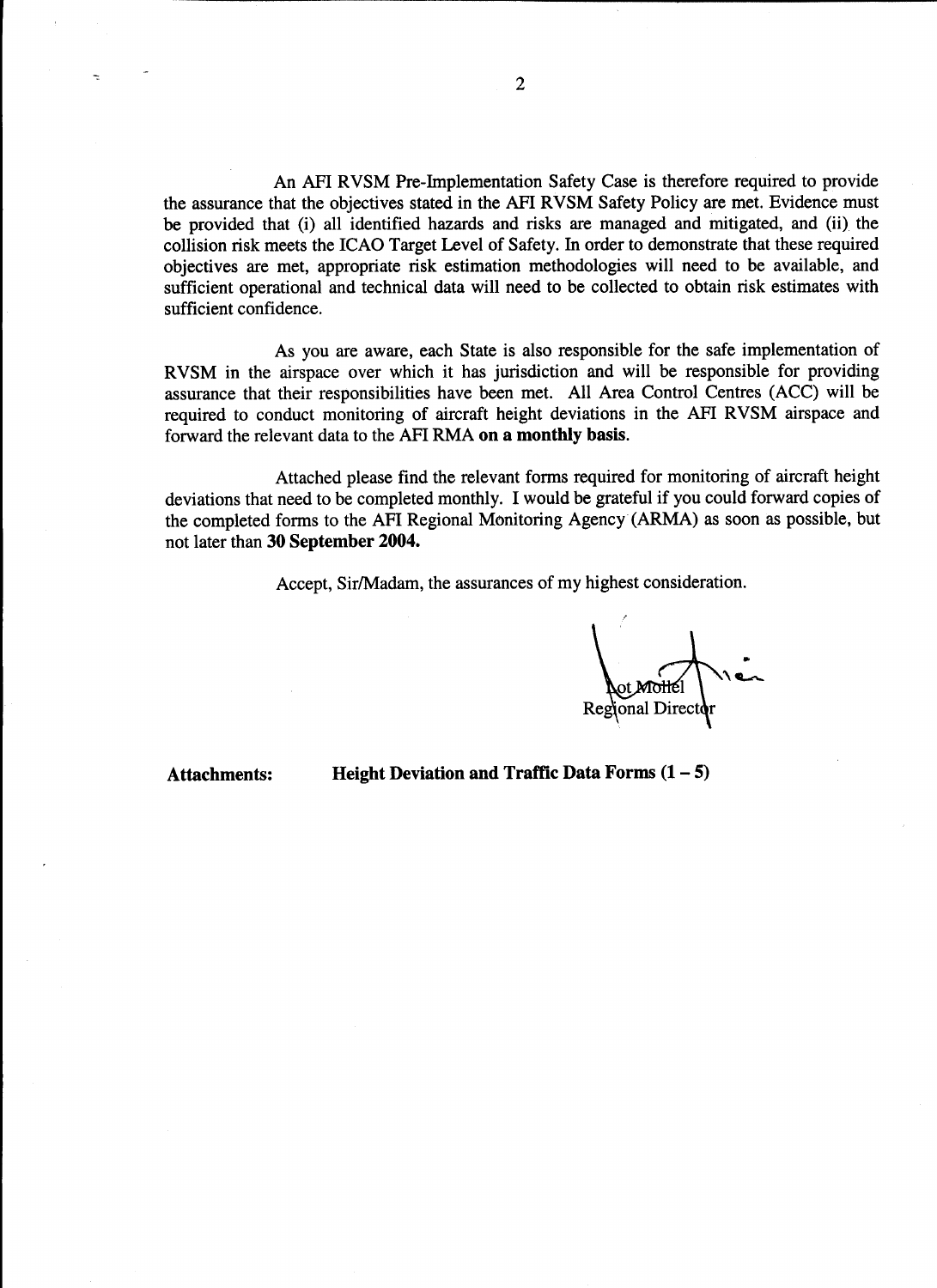|                                                                              |                                                                                                               | AFI REGIONAL MONTORING AGENCY (ARMA)                                                       |                                                                      |                       |  |  |  |  |
|------------------------------------------------------------------------------|---------------------------------------------------------------------------------------------------------------|--------------------------------------------------------------------------------------------|----------------------------------------------------------------------|-----------------------|--|--|--|--|
| <b>HEIGHT DEVIATIONS</b><br>(Form 1)                                         |                                                                                                               |                                                                                            |                                                                      |                       |  |  |  |  |
| <b>STATE:</b>                                                                | ACC:                                                                                                          |                                                                                            | <b>MONTH:</b>                                                        |                       |  |  |  |  |
| <b>State of Registry</b>                                                     |                                                                                                               |                                                                                            |                                                                      |                       |  |  |  |  |
| <b>Flight Identification</b>                                                 |                                                                                                               |                                                                                            |                                                                      |                       |  |  |  |  |
| Operator                                                                     |                                                                                                               |                                                                                            |                                                                      |                       |  |  |  |  |
| State of Operator<br><b>Aircraft Type and Series</b>                         |                                                                                                               |                                                                                            |                                                                      |                       |  |  |  |  |
| Registration                                                                 |                                                                                                               |                                                                                            |                                                                      |                       |  |  |  |  |
| <b>Serial Number</b>                                                         |                                                                                                               |                                                                                            |                                                                      |                       |  |  |  |  |
| <b>Mode S Address</b>                                                        |                                                                                                               |                                                                                            |                                                                      |                       |  |  |  |  |
| Total height deviation                                                       |                                                                                                               |                                                                                            |                                                                      |                       |  |  |  |  |
| Total time of deviation                                                      |                                                                                                               |                                                                                            |                                                                      |                       |  |  |  |  |
| Cause of Deviation <sup>1</sup>                                              |                                                                                                               |                                                                                            |                                                                      |                       |  |  |  |  |
|                                                                              |                                                                                                               |                                                                                            |                                                                      |                       |  |  |  |  |
| Date and Time of<br>Measurement                                              | <b>Assigned Flight Level</b>                                                                                  | <b>Observed Flight Level</b>                                                               | Air route                                                            | Geographical Location |  |  |  |  |
| Provide description of incident including total height profile if available. |                                                                                                               |                                                                                            |                                                                      |                       |  |  |  |  |
|                                                                              |                                                                                                               |                                                                                            |                                                                      |                       |  |  |  |  |
|                                                                              |                                                                                                               |                                                                                            |                                                                      |                       |  |  |  |  |
|                                                                              |                                                                                                               |                                                                                            |                                                                      |                       |  |  |  |  |
|                                                                              |                                                                                                               |                                                                                            |                                                                      |                       |  |  |  |  |
|                                                                              |                                                                                                               |                                                                                            |                                                                      |                       |  |  |  |  |
|                                                                              |                                                                                                               |                                                                                            |                                                                      |                       |  |  |  |  |
|                                                                              |                                                                                                               |                                                                                            |                                                                      |                       |  |  |  |  |
| Include Number from List Below                                               | 1. Error in altimetry or altitude-keeping system of an aircraft<br>2. Turbulence or weather related phenomena | 3. Emergency descent by aircraft without crew following established contingency procedures | 4. Response to Airborne Collision Avoidance System (ACAS) advisories |                       |  |  |  |  |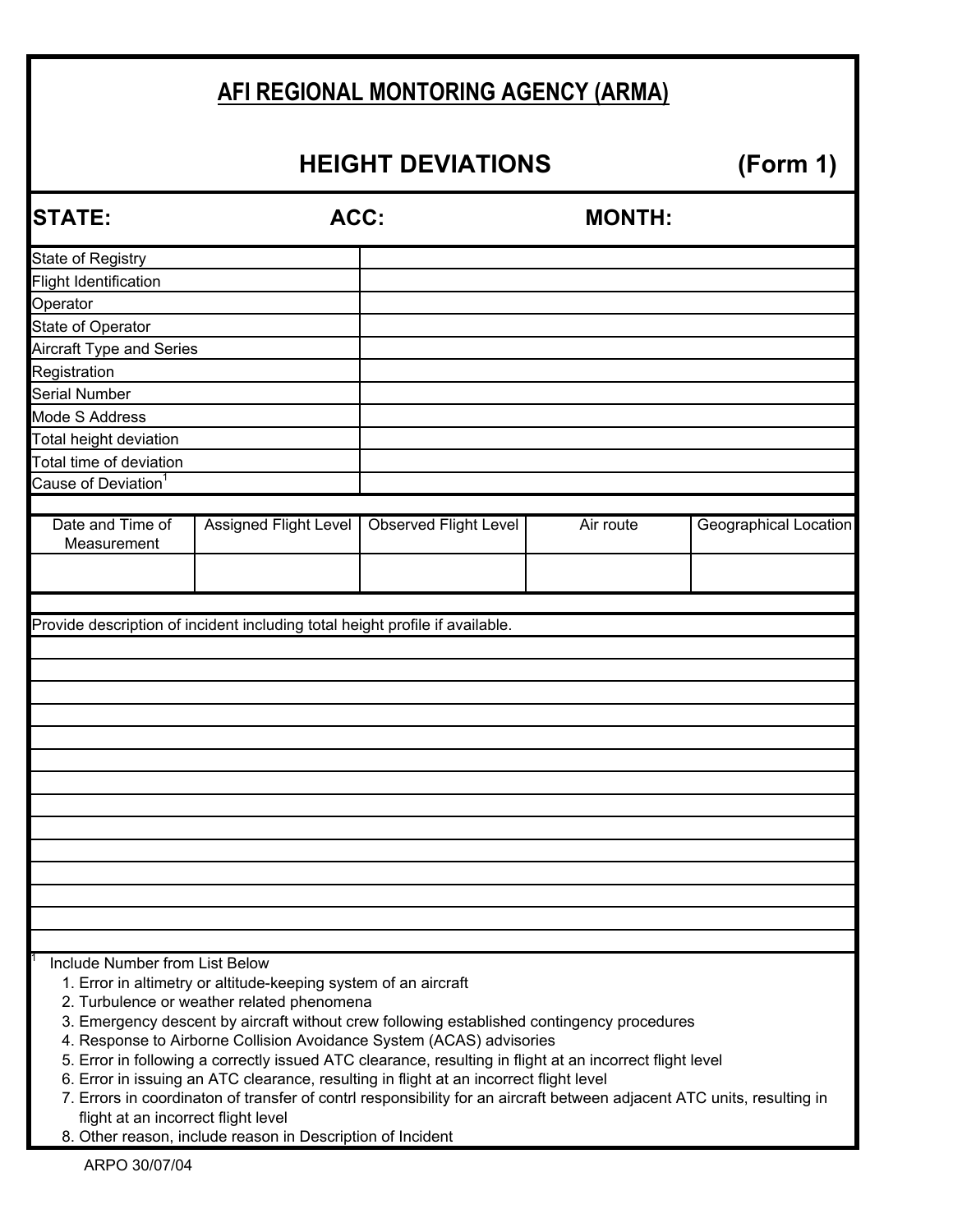|               | AFI REGIONAL MONTORING AGENCY (ARMA)                       |               |          |
|---------------|------------------------------------------------------------|---------------|----------|
|               | <b>MONTHLY MOVEMENTS</b>                                   |               | (Form 2) |
| <b>STATE:</b> | ACC:                                                       | <b>MONTH:</b> |          |
|               | TOTAL IFR MOVEMENTS FOR THE MONTH:                         |               |          |
|               | TOTAL MONTHLY IFR MOVEMENTS IN THE BAND F290 - F410        |               |          |
|               | <b>AVERAGE TIME PER MOVEMENT IN LEVEL BAND F290 - F410</b> |               |          |
|               | <b>LEVEL FLIGHT</b>                                        |               |          |
|               | <b>CLIMBING AND DESCENDING</b>                             |               |          |
|               |                                                            |               |          |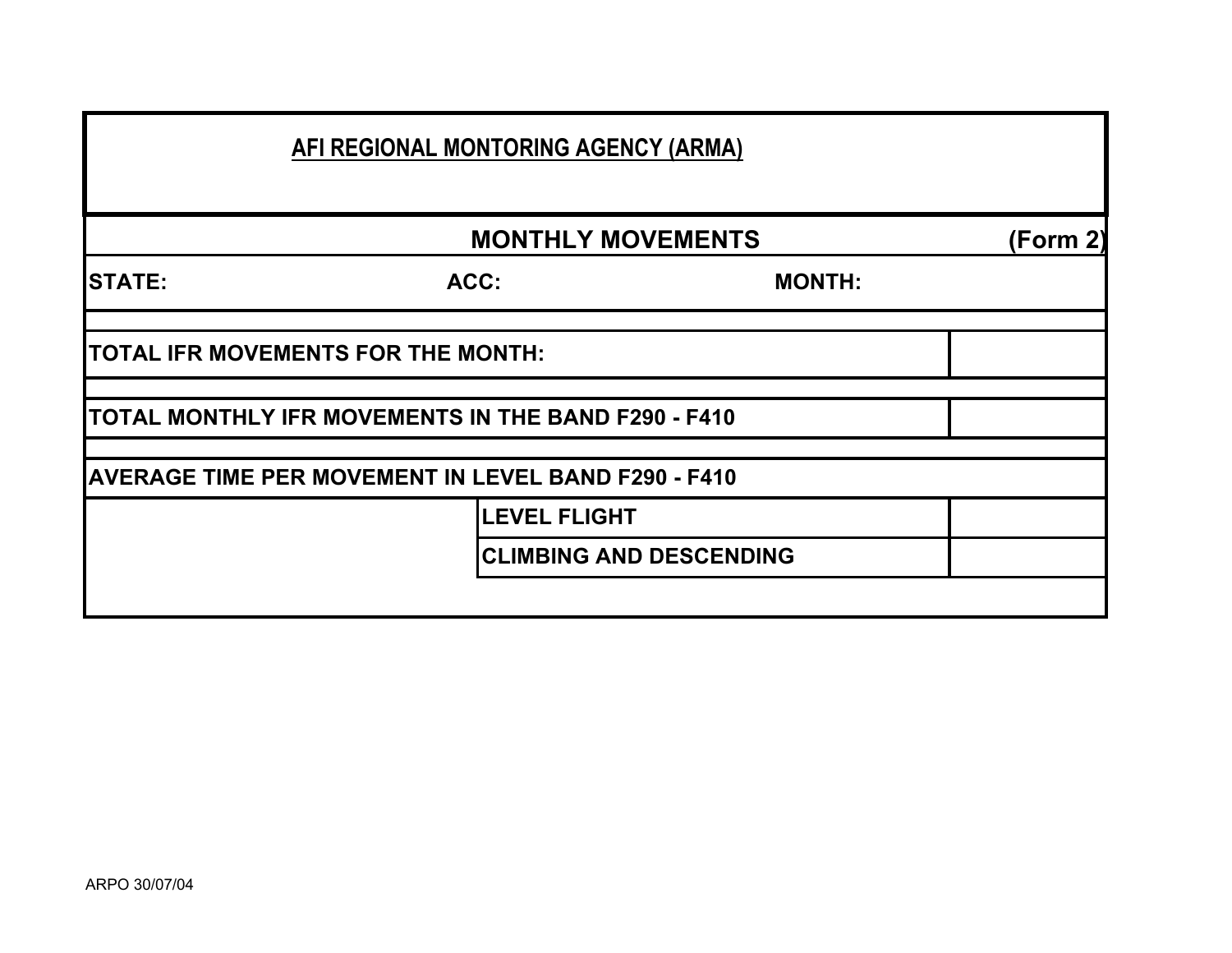|                                                           |             |                 | <b>AFI REGIONAL MONTORING AGENCY (ARMA)</b> |  |                                       |                 |          |
|-----------------------------------------------------------|-------------|-----------------|---------------------------------------------|--|---------------------------------------|-----------------|----------|
|                                                           |             |                 |                                             |  | OTHER OPERATIONAL CONSIDERATIONS      |                 | (Form 3) |
| <b>STATE:</b>                                             |             |                 | ACC:                                        |  | <b>MONTH:</b>                         |                 |          |
| <b>COORDINATION FAILURES</b>                              |             |                 |                                             |  |                                       |                 |          |
|                                                           |             |                 | <b>NUMBER OF EVENTS IN MONTH</b>            |  |                                       |                 |          |
| <b>COMMUNICATION FAILURE</b>                              |             |                 |                                             |  |                                       |                 |          |
| <b>DATE</b>                                               | <b>TIME</b> | <b>DURATION</b> |                                             |  | <b>CAUSE OF COMMUNICATION FAILURE</b> |                 |          |
|                                                           |             |                 |                                             |  |                                       |                 |          |
|                                                           |             |                 |                                             |  |                                       |                 |          |
|                                                           |             |                 |                                             |  |                                       |                 |          |
|                                                           |             |                 |                                             |  |                                       |                 |          |
|                                                           |             |                 |                                             |  |                                       |                 |          |
|                                                           |             |                 |                                             |  |                                       |                 |          |
|                                                           |             |                 | <b>TOTAL TIME FOR MONTH</b>                 |  |                                       |                 |          |
|                                                           |             |                 |                                             |  |                                       |                 |          |
| <b>TURBULENCE</b><br><b>DATE</b>                          | <b>TIME</b> | <b>DURATION</b> | <b>MAGNITUDE<sup>1</sup></b>                |  |                                       | <b>LOCATION</b> |          |
|                                                           |             |                 |                                             |  |                                       |                 |          |
|                                                           |             |                 |                                             |  |                                       |                 |          |
|                                                           |             |                 |                                             |  |                                       |                 |          |
|                                                           |             |                 |                                             |  |                                       |                 |          |
|                                                           |             |                 |                                             |  |                                       |                 |          |
|                                                           |             |                 |                                             |  |                                       |                 |          |
|                                                           |             |                 |                                             |  |                                       |                 |          |
| 1 Magnitude as measured from Meteorology Turbulence Scale |             |                 |                                             |  |                                       |                 |          |
| <b>ACAS INCIDENTS</b>                                     |             |                 |                                             |  |                                       |                 |          |
| <b>Date</b>                                               | <b>Time</b> |                 |                                             |  | <b>Description of ACAS Incident</b>   |                 |          |
|                                                           |             |                 |                                             |  |                                       |                 |          |
|                                                           |             |                 |                                             |  |                                       |                 |          |
|                                                           |             |                 |                                             |  |                                       |                 |          |
|                                                           |             |                 |                                             |  |                                       |                 |          |
|                                                           |             |                 |                                             |  |                                       |                 |          |
|                                                           |             |                 |                                             |  |                                       |                 |          |
|                                                           |             |                 |                                             |  |                                       |                 |          |
|                                                           |             |                 |                                             |  |                                       |                 |          |
|                                                           |             |                 |                                             |  |                                       |                 |          |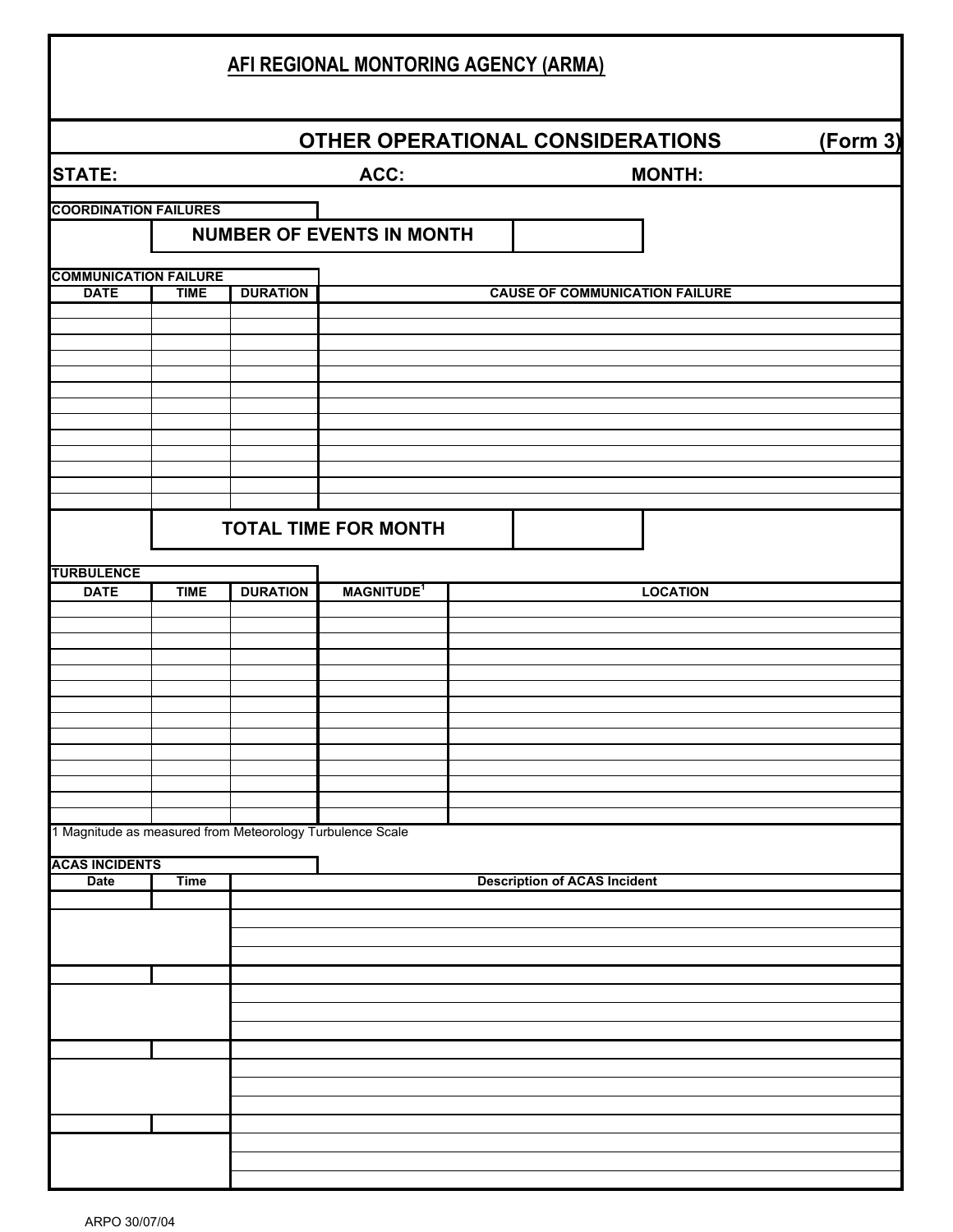## **AFI REGIONAL MONTORING AGENCY (ARMA)**

## **TRAFFIC FLOW DATA (Form 4)**

| <b>STATE:</b>                                                                                                                    |                                                               | ACC:                 |                     | <b>MONTH</b>       |                     |  |  |  |  |
|----------------------------------------------------------------------------------------------------------------------------------|---------------------------------------------------------------|----------------------|---------------------|--------------------|---------------------|--|--|--|--|
| Please include all information for the month on aircraft arriving or departing from within the state, which operate within the f |                                                               |                      |                     |                    |                     |  |  |  |  |
|                                                                                                                                  | band F280 - F410. Do not include aircraft overflying the FIR. |                      |                     |                    |                     |  |  |  |  |
| CALLSIGN                                                                                                                         | <b>OPERATOR</b>                                               | <b>AIRCRAFT TYPE</b> | <b>DEPARTURE PT</b> | <b>DESTINATION</b> | <b>FLIGHT LEVEL</b> |  |  |  |  |
|                                                                                                                                  |                                                               |                      |                     |                    |                     |  |  |  |  |
|                                                                                                                                  |                                                               |                      |                     |                    |                     |  |  |  |  |
|                                                                                                                                  |                                                               |                      |                     |                    |                     |  |  |  |  |
|                                                                                                                                  |                                                               |                      |                     |                    |                     |  |  |  |  |
|                                                                                                                                  |                                                               |                      |                     |                    |                     |  |  |  |  |
|                                                                                                                                  |                                                               |                      |                     |                    |                     |  |  |  |  |
|                                                                                                                                  |                                                               |                      |                     |                    |                     |  |  |  |  |
|                                                                                                                                  |                                                               |                      |                     |                    |                     |  |  |  |  |
|                                                                                                                                  |                                                               |                      |                     |                    |                     |  |  |  |  |
|                                                                                                                                  |                                                               |                      |                     |                    |                     |  |  |  |  |
|                                                                                                                                  |                                                               |                      |                     |                    |                     |  |  |  |  |
|                                                                                                                                  |                                                               |                      |                     |                    |                     |  |  |  |  |
|                                                                                                                                  |                                                               |                      |                     |                    |                     |  |  |  |  |
|                                                                                                                                  |                                                               |                      |                     |                    |                     |  |  |  |  |
|                                                                                                                                  |                                                               |                      |                     |                    |                     |  |  |  |  |
|                                                                                                                                  |                                                               |                      |                     |                    |                     |  |  |  |  |
|                                                                                                                                  |                                                               |                      |                     |                    |                     |  |  |  |  |
|                                                                                                                                  |                                                               |                      |                     |                    |                     |  |  |  |  |
|                                                                                                                                  |                                                               |                      |                     |                    |                     |  |  |  |  |
|                                                                                                                                  |                                                               |                      |                     |                    |                     |  |  |  |  |
|                                                                                                                                  |                                                               |                      |                     |                    |                     |  |  |  |  |
|                                                                                                                                  |                                                               |                      |                     |                    |                     |  |  |  |  |
|                                                                                                                                  |                                                               |                      |                     |                    |                     |  |  |  |  |
|                                                                                                                                  |                                                               |                      |                     |                    |                     |  |  |  |  |
|                                                                                                                                  |                                                               |                      |                     |                    |                     |  |  |  |  |
|                                                                                                                                  |                                                               |                      |                     |                    |                     |  |  |  |  |
|                                                                                                                                  |                                                               |                      |                     |                    |                     |  |  |  |  |
|                                                                                                                                  |                                                               |                      |                     |                    |                     |  |  |  |  |
|                                                                                                                                  |                                                               |                      |                     |                    |                     |  |  |  |  |
|                                                                                                                                  |                                                               |                      |                     |                    |                     |  |  |  |  |
|                                                                                                                                  |                                                               |                      |                     |                    |                     |  |  |  |  |
|                                                                                                                                  |                                                               |                      |                     |                    |                     |  |  |  |  |
|                                                                                                                                  |                                                               |                      |                     |                    |                     |  |  |  |  |
|                                                                                                                                  |                                                               |                      |                     |                    |                     |  |  |  |  |
|                                                                                                                                  |                                                               |                      |                     |                    |                     |  |  |  |  |
|                                                                                                                                  |                                                               |                      |                     |                    |                     |  |  |  |  |
|                                                                                                                                  |                                                               |                      |                     |                    |                     |  |  |  |  |
|                                                                                                                                  |                                                               |                      |                     |                    |                     |  |  |  |  |
|                                                                                                                                  |                                                               |                      |                     |                    |                     |  |  |  |  |
|                                                                                                                                  |                                                               |                      |                     |                    |                     |  |  |  |  |
|                                                                                                                                  |                                                               |                      |                     |                    |                     |  |  |  |  |
|                                                                                                                                  |                                                               |                      |                     |                    |                     |  |  |  |  |
|                                                                                                                                  |                                                               |                      |                     |                    |                     |  |  |  |  |
|                                                                                                                                  |                                                               |                      |                     |                    |                     |  |  |  |  |
|                                                                                                                                  |                                                               |                      |                     |                    |                     |  |  |  |  |
| ADDA 30/07/04                                                                                                                    |                                                               |                      |                     |                    |                     |  |  |  |  |